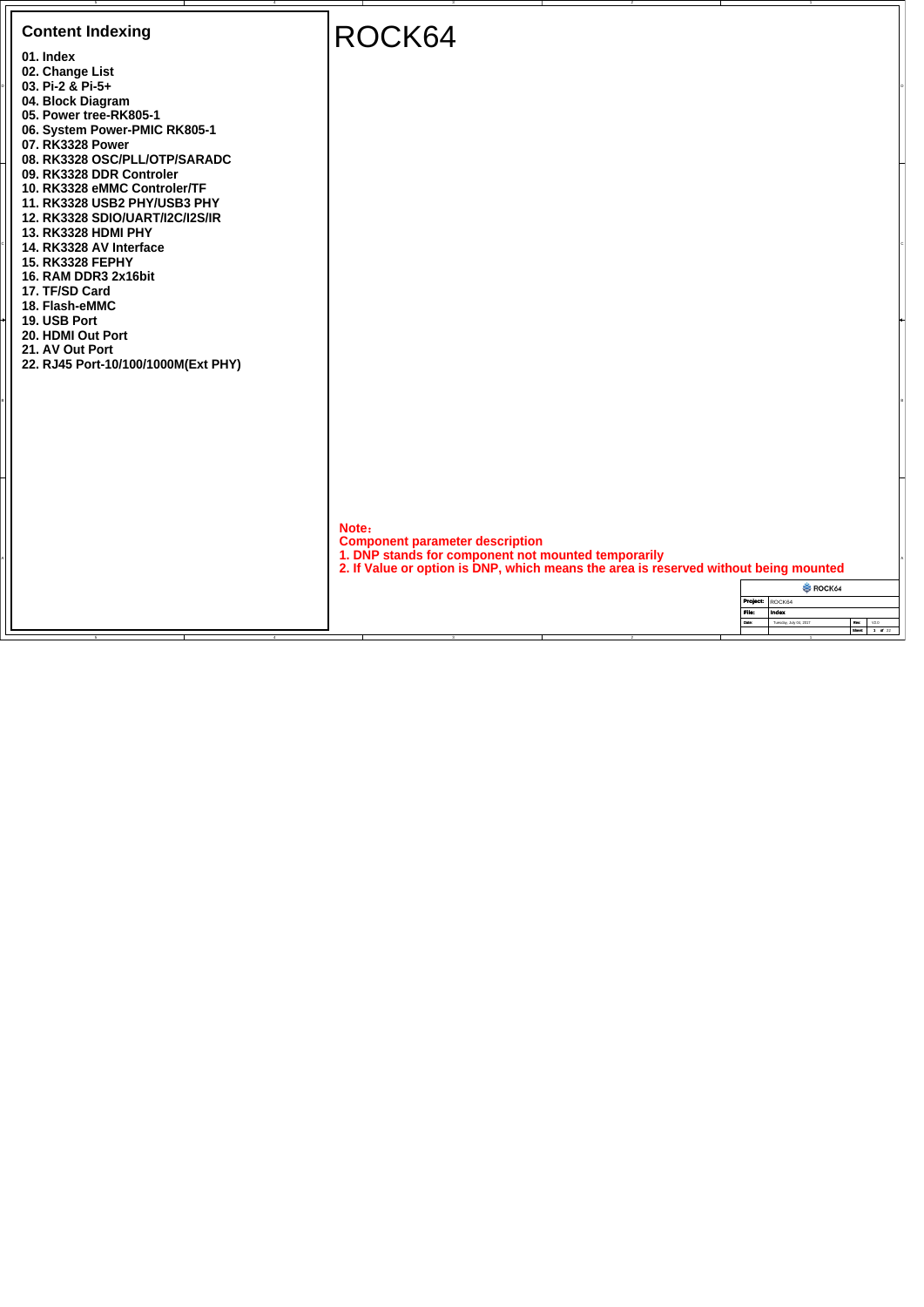|   | 5               |                          | $\overline{4}$ |                 |                    | 3                         | $\overline{2}$ |          |                        | $\overline{1}$        |                                  |             |
|---|-----------------|--------------------------|----------------|-----------------|--------------------|---------------------------|----------------|----------|------------------------|-----------------------|----------------------------------|-------------|
|   | Version         | Date                     | Author         |                 |                    | Change Note               |                |          |                        | ${\Large\bf\large A}$ |                                  |             |
|   | $\mathtt{V1.0}$ | 20170602                 |                | Initial Release |                    |                           |                |          |                        |                       |                                  |             |
|   | $\mathtt{V2.0}$ | 20170704                 |                |                 | Production Release |                           |                |          |                        |                       |                                  |             |
| D |                 |                          |                |                 |                    |                           |                |          |                        |                       |                                  | D           |
|   |                 |                          |                |                 |                    |                           |                |          |                        |                       |                                  |             |
|   |                 |                          |                |                 |                    |                           |                |          |                        |                       |                                  |             |
|   |                 |                          |                |                 |                    |                           |                |          |                        |                       |                                  |             |
|   |                 |                          |                |                 |                    |                           |                |          |                        |                       |                                  |             |
|   |                 |                          |                |                 |                    |                           |                |          |                        |                       |                                  |             |
|   |                 |                          |                |                 |                    |                           |                |          |                        |                       |                                  |             |
| c |                 |                          |                |                 |                    |                           |                |          |                        |                       |                                  |             |
|   |                 |                          |                |                 |                    |                           |                |          |                        |                       |                                  |             |
|   |                 |                          |                |                 |                    |                           |                |          |                        |                       |                                  |             |
| ┪ |                 |                          |                |                 |                    |                           |                |          |                        |                       |                                  |             |
|   |                 |                          |                |                 |                    |                           |                |          |                        |                       |                                  |             |
|   |                 |                          |                |                 |                    |                           |                |          |                        |                       |                                  |             |
| в |                 |                          |                |                 |                    |                           |                |          |                        |                       |                                  |             |
|   |                 |                          |                |                 |                    |                           |                |          |                        |                       |                                  |             |
|   |                 |                          |                |                 |                    |                           |                |          |                        |                       |                                  |             |
|   |                 |                          |                |                 |                    |                           |                |          |                        |                       |                                  |             |
|   |                 |                          |                |                 |                    |                           |                |          |                        |                       |                                  |             |
|   |                 |                          |                |                 |                    |                           |                |          |                        |                       |                                  |             |
|   |                 |                          |                |                 |                    |                           |                |          |                        |                       |                                  |             |
| A |                 |                          |                |                 |                    |                           |                |          |                        |                       |                                  |             |
|   |                 |                          |                |                 |                    |                           |                | Project: | ROCK64                 | ROCK64                |                                  |             |
|   |                 |                          |                |                 |                    |                           |                | File:    | <b>Change List</b>     |                       |                                  |             |
|   |                 |                          |                |                 |                    |                           |                | Date:    | Tuesday, July 04, 2017 |                       | $\mathsf{V2.0}$<br>Rev:<br>Sheet | $2$ of $22$ |
|   | 5               | <b>Contract Contract</b> | $-4$           |                 | the control of the | $\overline{\phantom{a}3}$ | $\overline{2}$ |          |                        | $\overline{1}$        |                                  |             |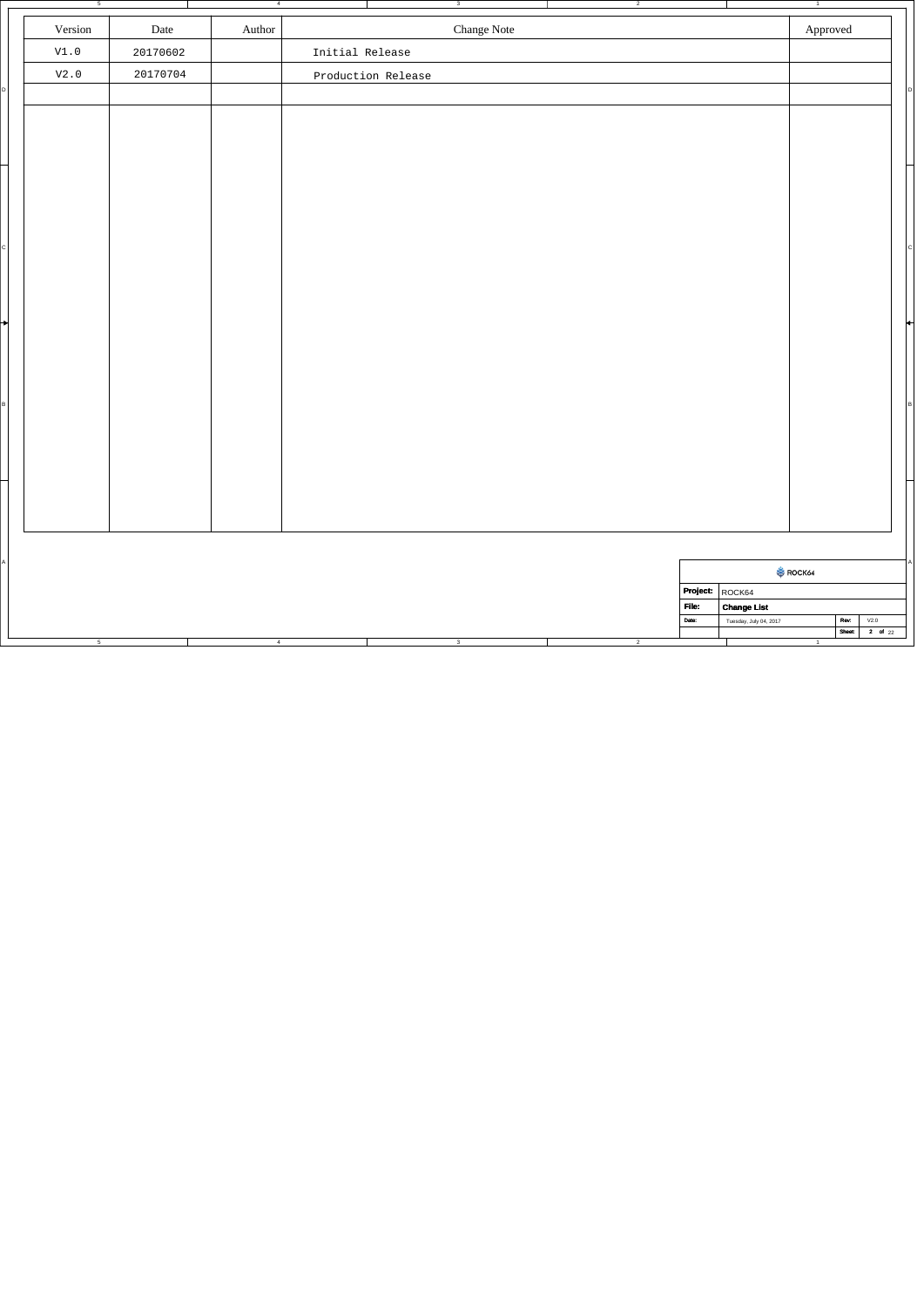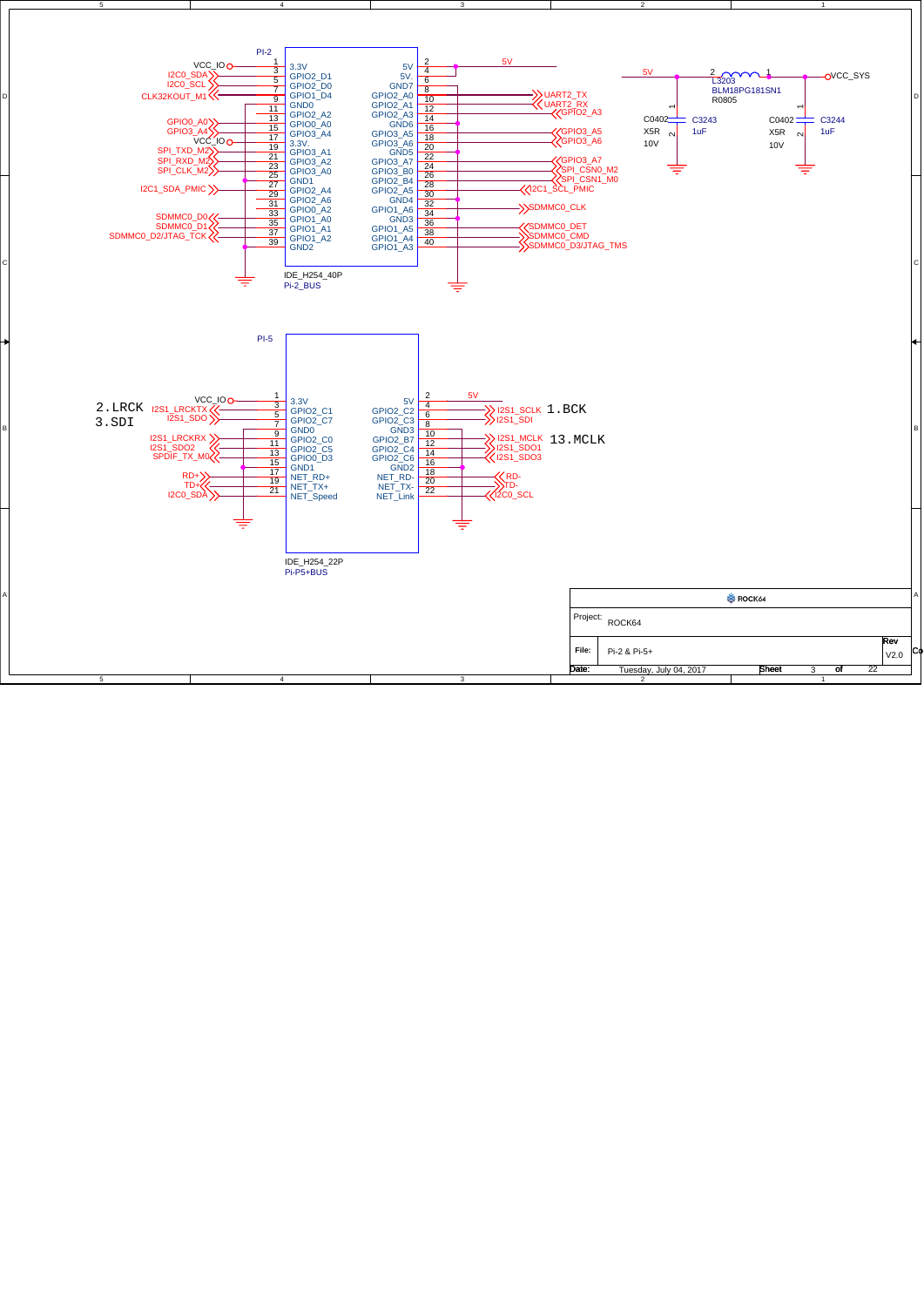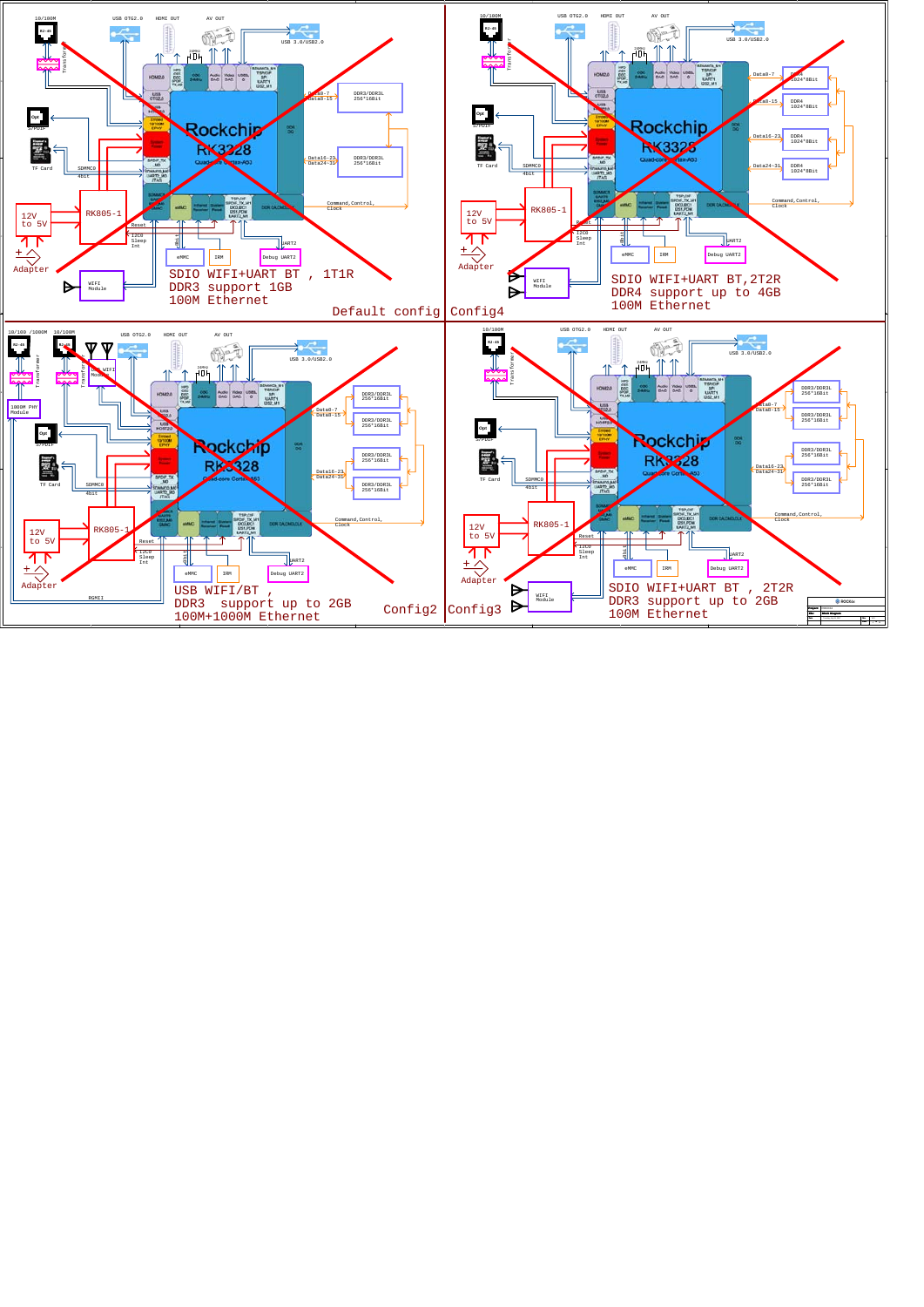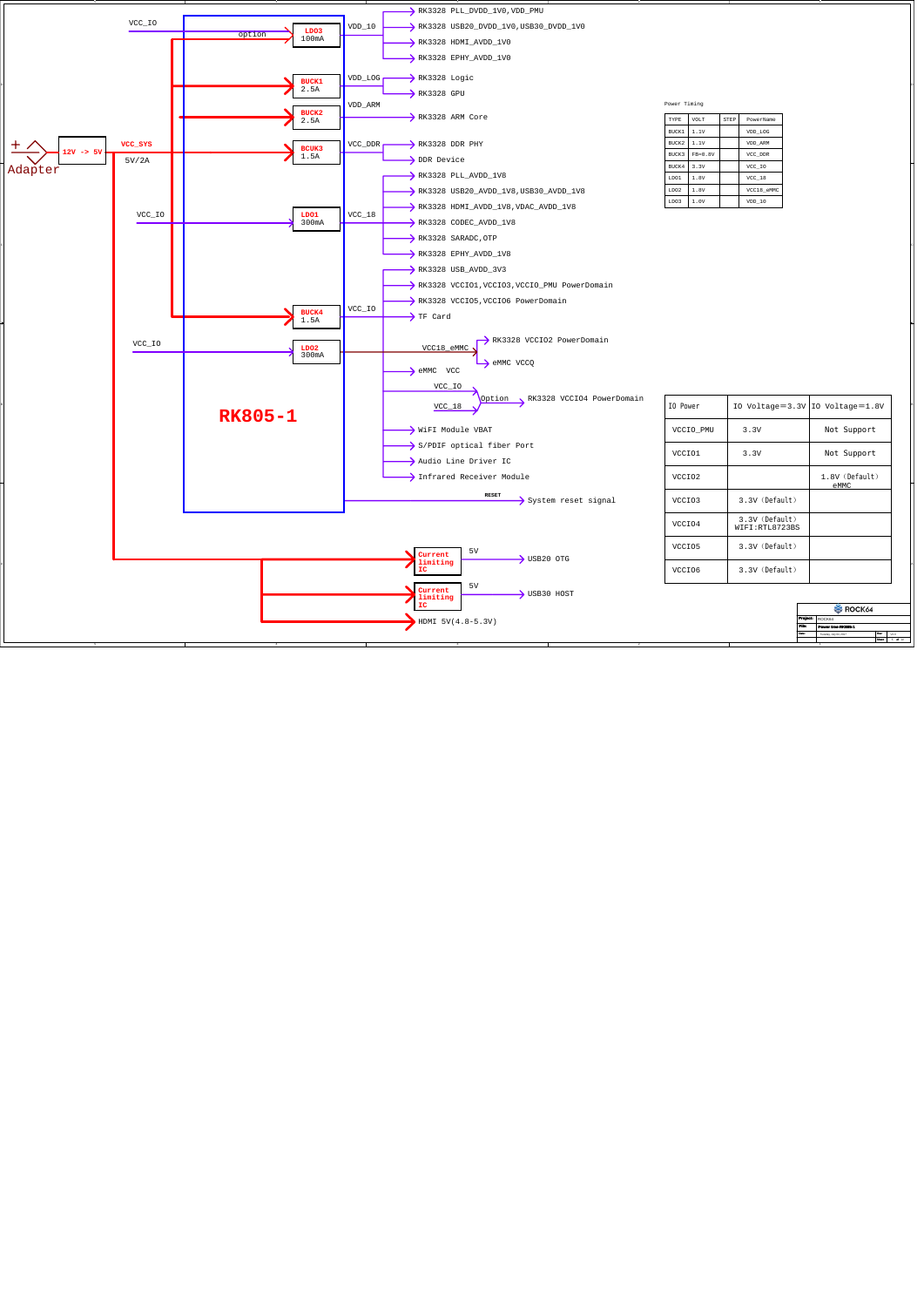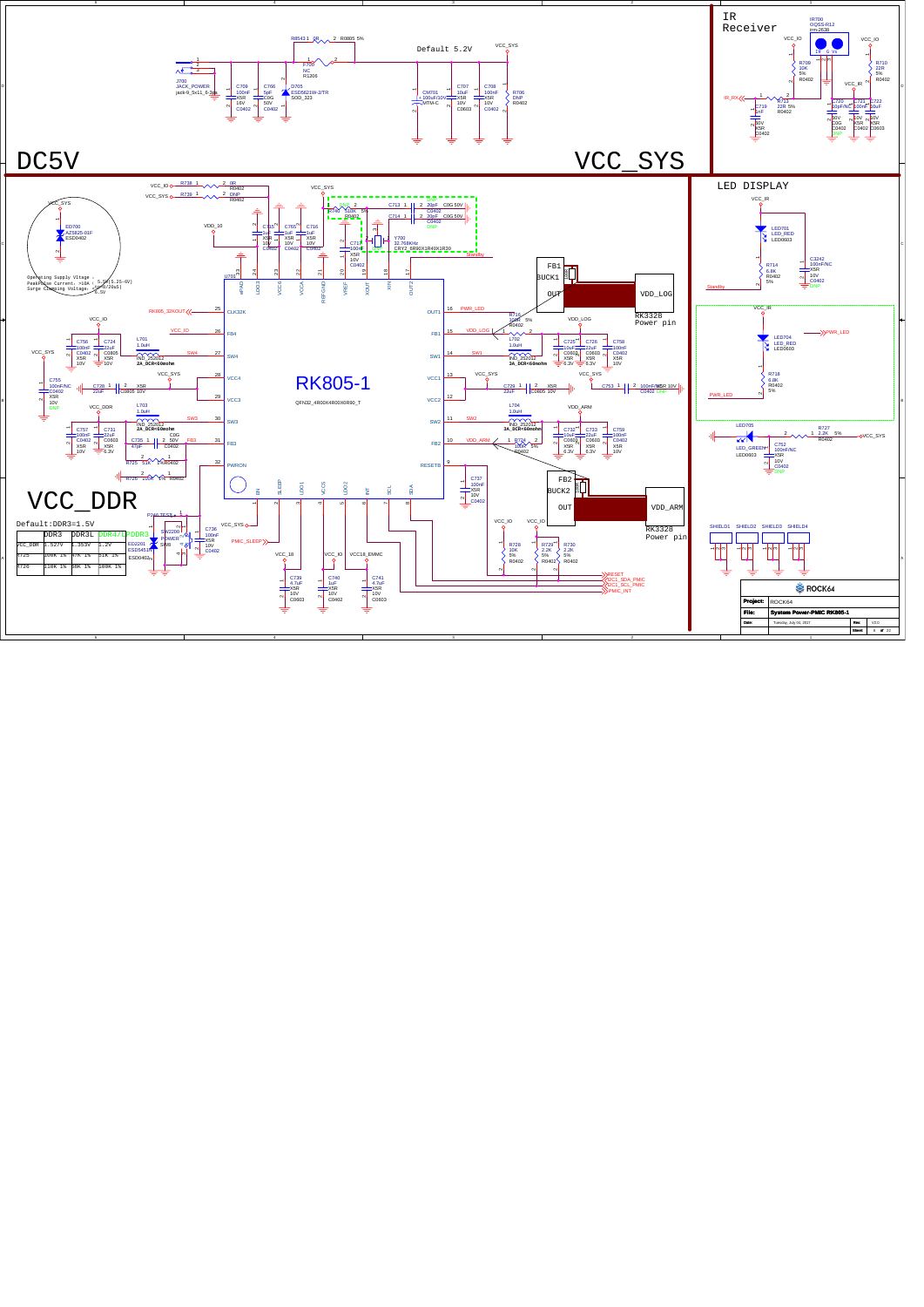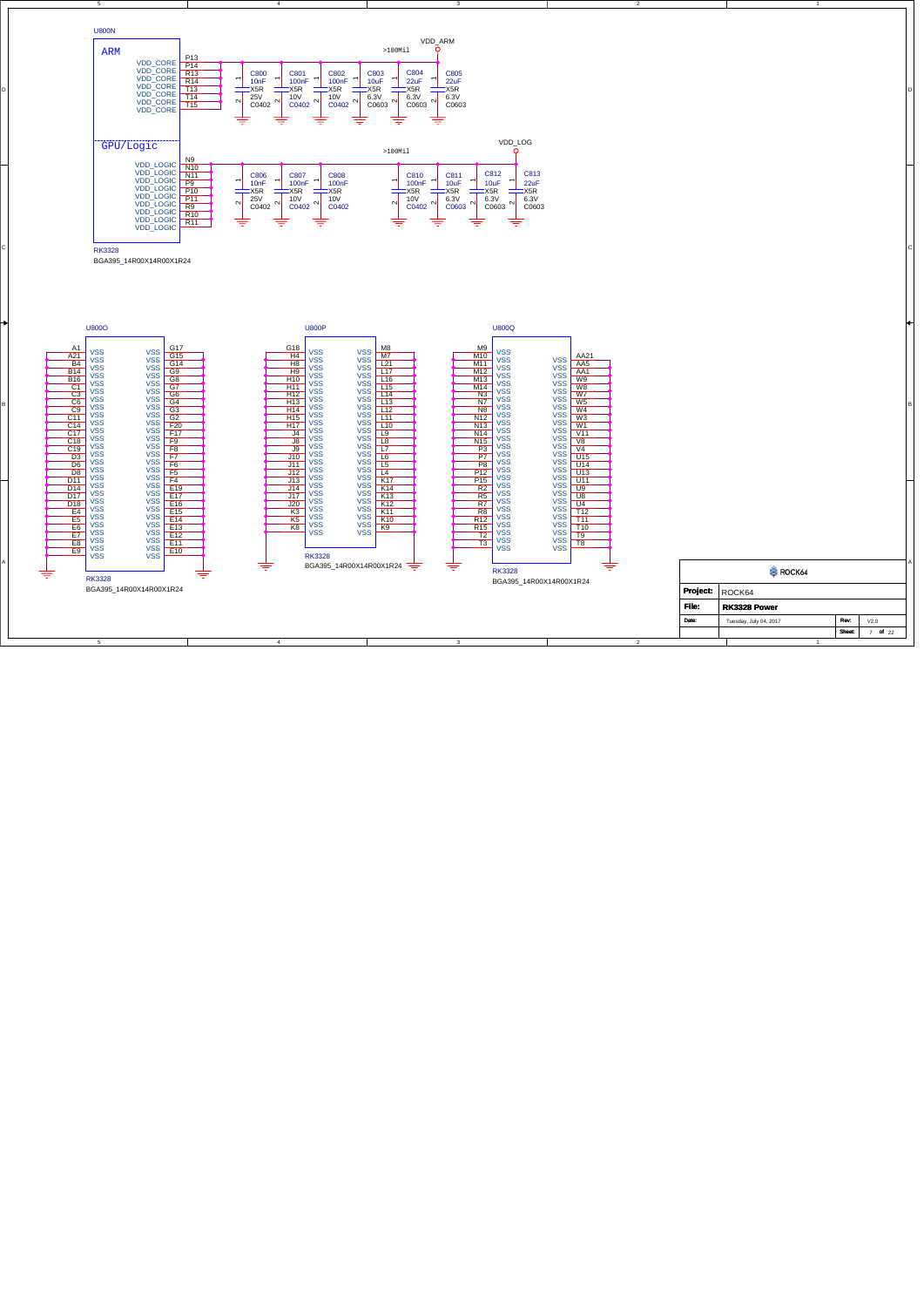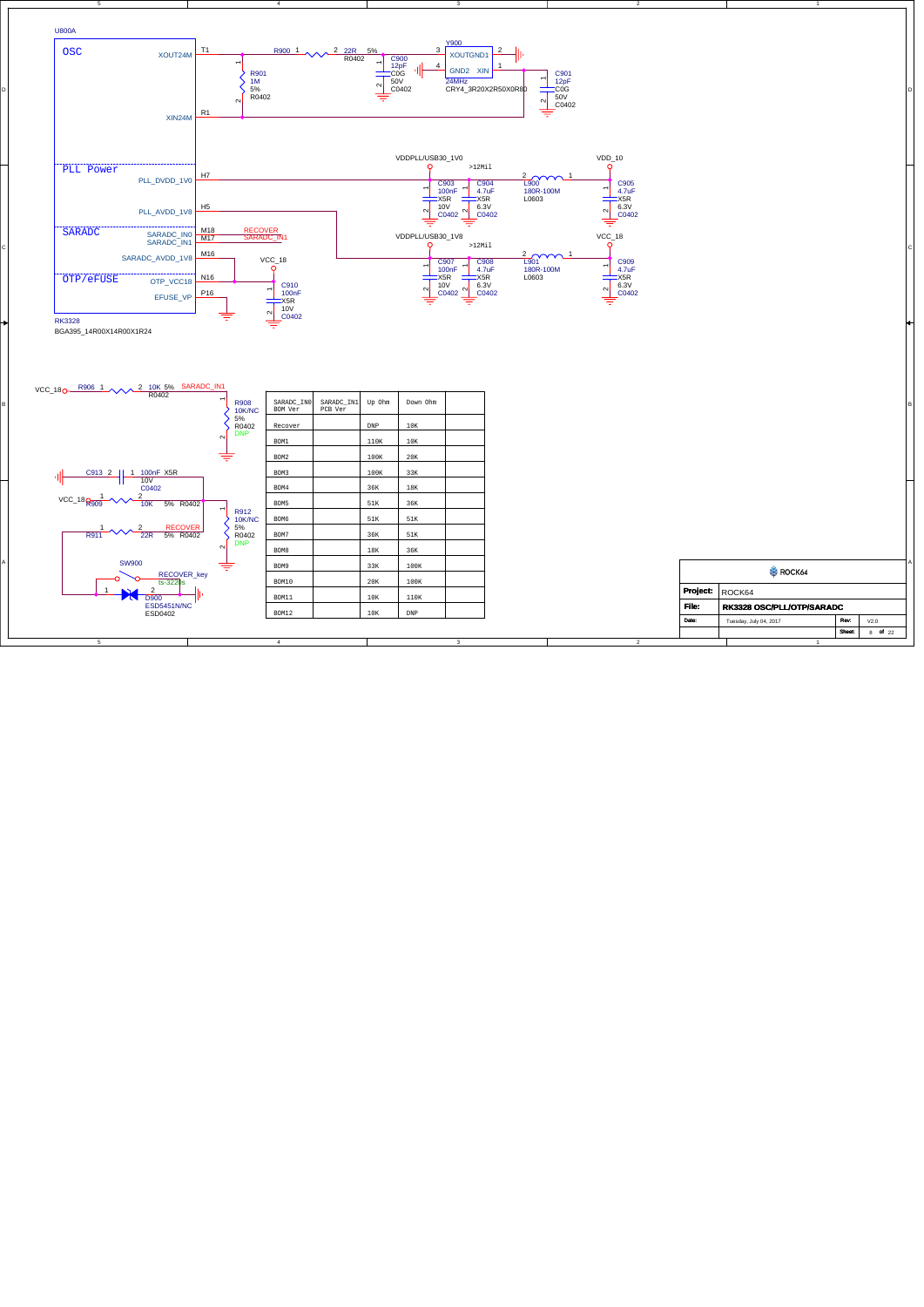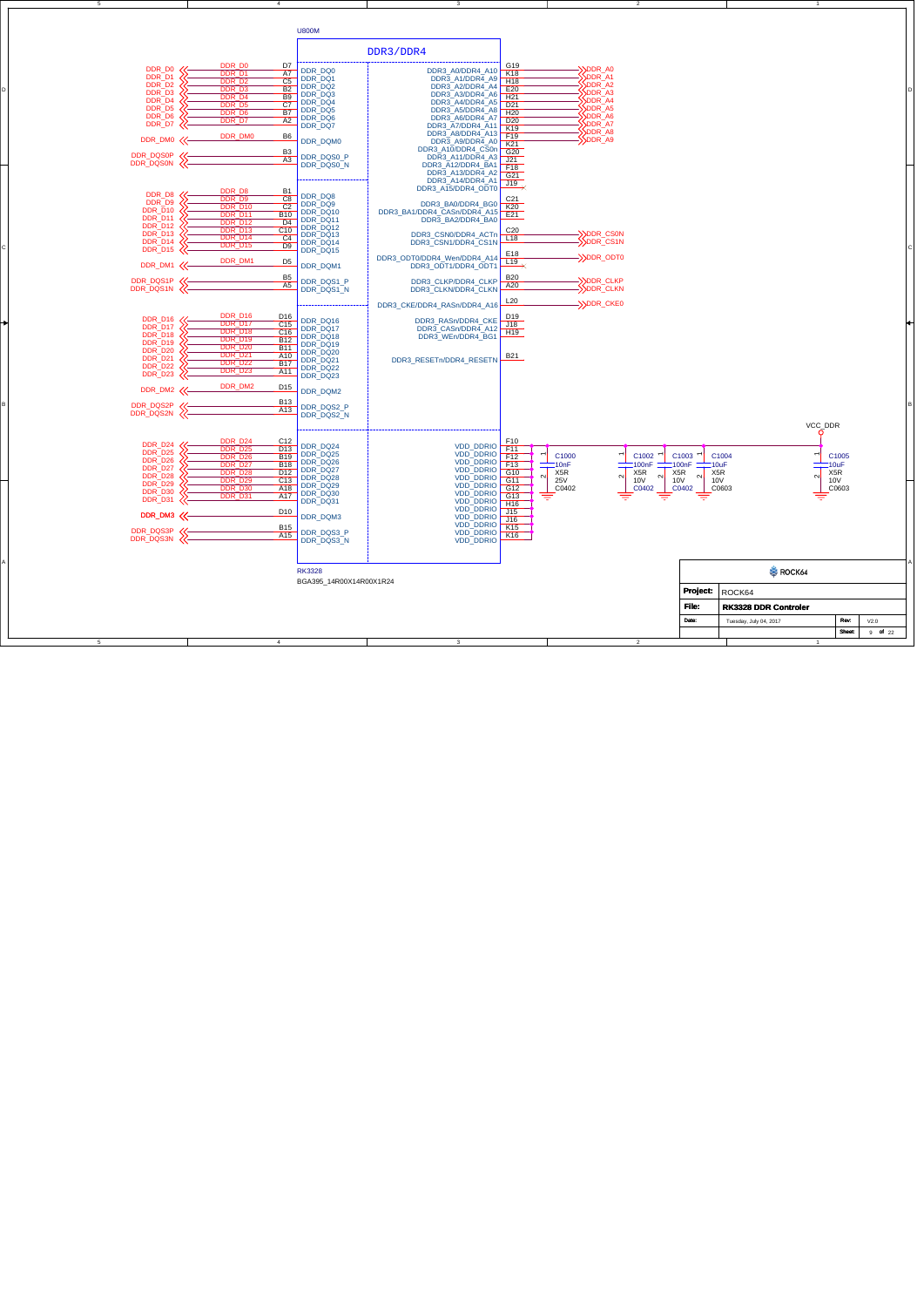| U800C                                                                                                                                                                                                                                                                                          |                                                                                                                                                                                                                                                                                                                                               |                                 |                                                                                  |                                                                     |                                                                                                                     |                                |                |                                                    |                             |  |
|------------------------------------------------------------------------------------------------------------------------------------------------------------------------------------------------------------------------------------------------------------------------------------------------|-----------------------------------------------------------------------------------------------------------------------------------------------------------------------------------------------------------------------------------------------------------------------------------------------------------------------------------------------|---------------------------------|----------------------------------------------------------------------------------|---------------------------------------------------------------------|---------------------------------------------------------------------------------------------------------------------|--------------------------------|----------------|----------------------------------------------------|-----------------------------|--|
| GPIO0_A7/EMMC_D0_u<br>GPIO2_D4/EMMC_D1_u U20<br>GPIO2_D5/EMMC_D2_u V19<br>GPIO2_D6/EMMC_D3_u U18<br>GPIO2_D7/FMMC_D4_u U18<br>GPIO2_D6/EMMC_D3_0<br>GPIO2_D7/EMMC_D4_0<br>GPIO3_C0/EMMC_D5_0<br>GPIO3_C1/EMMC_D6_0<br>GPIO3_C1/EMMC_D6_0<br>CO/EMMC_D7_0<br>CO/EMMC_D7_0<br>GPIO3_C2/EMMC_D7_u | ><br>>eMMC_D0<br>>eMMC_D1<br>>eMMC_D2<br>eMMC_D3<br>Semme D4<br>Semme D5<br>Semme D6<br>SeMMC_D7                                                                                                                                                                                                                                              |                                 |                                                                                  |                                                                     |                                                                                                                     |                                |                |                                                    |                             |  |
| GPIO3_C3/EMMC_CMD_u                                                                                                                                                                                                                                                                            | R20<br>->>eMMC_CMD<br>R21                                                                                                                                                                                                                                                                                                                     |                                 |                                                                                  |                                                                     |                                                                                                                     |                                |                |                                                    |                             |  |
| GPIO3_C5/EMMC_CLKOUT_u<br>GPIO3_C6/EMMC_PWREN_d<br>VCCIO2                                                                                                                                                                                                                                      | -Semmc_clko<br>R <sub>19</sub><br>->>emmc_rst<br>T17<br>-OVCCIO_FLASH                                                                                                                                                                                                                                                                         |                                 |                                                                                  |                                                                     |                                                                                                                     |                                |                |                                                    |                             |  |
| <b>RK3328</b><br>BGA395_14R00X14R00X1R24                                                                                                                                                                                                                                                       | C1104<br>100nF<br>$X5R$<br>10V<br>$\sim$<br>C0402                                                                                                                                                                                                                                                                                             |                                 |                                                                                  |                                                                     |                                                                                                                     |                                |                |                                                    |                             |  |
| U800D<br>GPIO1_A0/SDMMC0_D0/UART2_TX_M0_u<br>GPIO1_A1/SDMMC0_D1/UART2_RX_M0_u<br>GPIO1_A1/SDMMC0_D1/UART2_RX_M0_u<br>GPIO1_A2/SDMMC0_D2/JTAG_TCK_u AA13<br>GPIO1_A3/SDMMC0_D3/JTAG_TMS_L<br>GPIO1_A4/SDMMC0_CMD_u                                                                              | ≑<br>$\frac{010}{W11}$<br>—XSDMMCO_DO<br>—XSDMMCO_D1<br>—XSDMMCO_D2/JTAG_TCK<br>—XSDMMCO_D3/JTAG_TMS<br>Y13<br>->>SDMMC0_CMD                                                                                                                                                                                                                  |                                 |                                                                                  |                                                                     |                                                                                                                     |                                |                |                                                    |                             |  |
| GPIO1_A6/SDMMC0_CLK/TEST_CLK0_d<br>GPIO1_A5/SDMMC0_DETN_u                                                                                                                                                                                                                                      | W12<br>->>SDMMC0_CLK<br>V10<br><b>KSDMMCO_DET</b>                                                                                                                                                                                                                                                                                             |                                 |                                                                                  |                                                                     |                                                                                                                     |                                |                |                                                    |                             |  |
| VCCIO <sub>3</sub>                                                                                                                                                                                                                                                                             | U7<br>$-$ OVCC_IO<br>C1106<br>$\frac{100nF}{S}}$                                                                                                                                                                                                                                                                                              |                                 |                                                                                  |                                                                     |                                                                                                                     |                                |                |                                                    |                             |  |
| <b>RK3328</b><br>BGA395_14R00X14R00X1R24<br><b>U800G</b>                                                                                                                                                                                                                                       | 10V<br>$\frac{N}{\frac{N}{\sqrt{N}}}$                                                                                                                                                                                                                                                                                                         |                                 |                                                                                  |                                                                     |                                                                                                                     |                                |                |                                                    |                             |  |
|                                                                                                                                                                                                                                                                                                | GPIO3_A4TSP_D0iCIF_D0iSDMMC0EXT_D0IUART1_TXUSB3PHY_DEBUG4_u<br>GPIO3_A5TSP_D1/CIF_D1/SDMMC0EXT_D1/UART1_RTSNUSB3PHY_DEBUG5_u E2<br>GPIO3_A5TSP_D2ICIF_D2JSDMMC0EXT_D1/UART1_RTSNUSB3PHY_DEBUG5_u E2<br>CPIO3_A3TGP_D-DICIF_DQUARMAGELEX<br>GPIO3_A7/TSP_D3/CIF_D3/SDMMC0EXT_D3/UART1_CTSN/USB3PHY_DEBUG7_                                     |                                 | KGPIO3_A4<br>GPIO3_A6<br>GPIO3_A7                                                |                                                                     |                                                                                                                     | VCC_IO                         |                |                                                    |                             |  |
|                                                                                                                                                                                                                                                                                                | GPIO3_A0/TSP_VALID/CIF_VSYNC/SDMMC0EXT_CMD/SPI_CLK_M2/USB3PHY_DEBUG1/I2S2_SCLK_M1_<br>GPIO3_A2/TSP_CLK/CIF_CLKIN/SDMMC0EXT_CLK/SPI_RXD_M2/USB3PHY_DEBUG3/I2S2_SDI_M1_<br>GPIO3_A1/TSP_FAIL/CIF_HREF/SDMMC0EXT_DET/SPI_TXD_M2/USB3PHY_DEBUG2/I2S2_SDO_M1<br>GPIO3_B0/TSP_D4/CIF_D4/SPI_CSN0_M2/I2S2_LRCK_TX_M1/USB3PHY_DEBUG8/I2S2_LRCK_RX_M1_ | E3<br>E1<br>$\mathsf{D}2$<br>F3 | <b>EXAMPLE CLK_M2</b><br>SPI_RXD_M2<br><b>KSPI_TXD_M2</b><br><b>KSPI_CSNO_M2</b> | $R_{\text{max}}$ $R_{\text{max}}$ $R_{\text{max}}$ $R_{\text{max}}$ | $\mathbb{C}2$<br>≑                                                                                                  | KRK RK RS<br>0.1up 10R 10R 10K |                |                                                    |                             |  |
|                                                                                                                                                                                                                                                                                                |                                                                                                                                                                                                                                                                                                                                               | H6<br>VCCIO6                    | $OVCC$ <sub>-IO</sub>                                                            |                                                                     | $\frac{\frac{\text{SPLCSNO\_M2 1}}{\text{SPLRNA}} \frac{1}{2}}{\text{NLP}}}{\text{NLP}}$<br>SPI TXD M<br>GD25Q128CS |                                |                |                                                    |                             |  |
| <b>RK3328</b><br>BGA395_14R00X14R00X1R24                                                                                                                                                                                                                                                       |                                                                                                                                                                                                                                                                                                                                               |                                 |                                                                                  |                                                                     |                                                                                                                     |                                |                |                                                    |                             |  |
|                                                                                                                                                                                                                                                                                                |                                                                                                                                                                                                                                                                                                                                               |                                 |                                                                                  |                                                                     |                                                                                                                     |                                |                |                                                    |                             |  |
|                                                                                                                                                                                                                                                                                                |                                                                                                                                                                                                                                                                                                                                               |                                 |                                                                                  |                                                                     |                                                                                                                     |                                |                |                                                    |                             |  |
|                                                                                                                                                                                                                                                                                                |                                                                                                                                                                                                                                                                                                                                               |                                 |                                                                                  |                                                                     |                                                                                                                     |                                |                |                                                    |                             |  |
|                                                                                                                                                                                                                                                                                                |                                                                                                                                                                                                                                                                                                                                               |                                 |                                                                                  |                                                                     |                                                                                                                     |                                |                |                                                    |                             |  |
|                                                                                                                                                                                                                                                                                                |                                                                                                                                                                                                                                                                                                                                               |                                 |                                                                                  |                                                                     |                                                                                                                     |                                |                | ROCK64                                             |                             |  |
|                                                                                                                                                                                                                                                                                                |                                                                                                                                                                                                                                                                                                                                               |                                 |                                                                                  |                                                                     |                                                                                                                     |                                | Project:       | ROCK64                                             |                             |  |
|                                                                                                                                                                                                                                                                                                |                                                                                                                                                                                                                                                                                                                                               |                                 |                                                                                  |                                                                     |                                                                                                                     |                                | File:<br>Date: | RK3328 eMMC Controler/TF<br>Tuesday, July 04, 2017 | Rev:<br>V2.0                |  |
|                                                                                                                                                                                                                                                                                                |                                                                                                                                                                                                                                                                                                                                               |                                 |                                                                                  |                                                                     |                                                                                                                     |                                |                |                                                    | 10 of $22$<br><b>Short:</b> |  |

5

4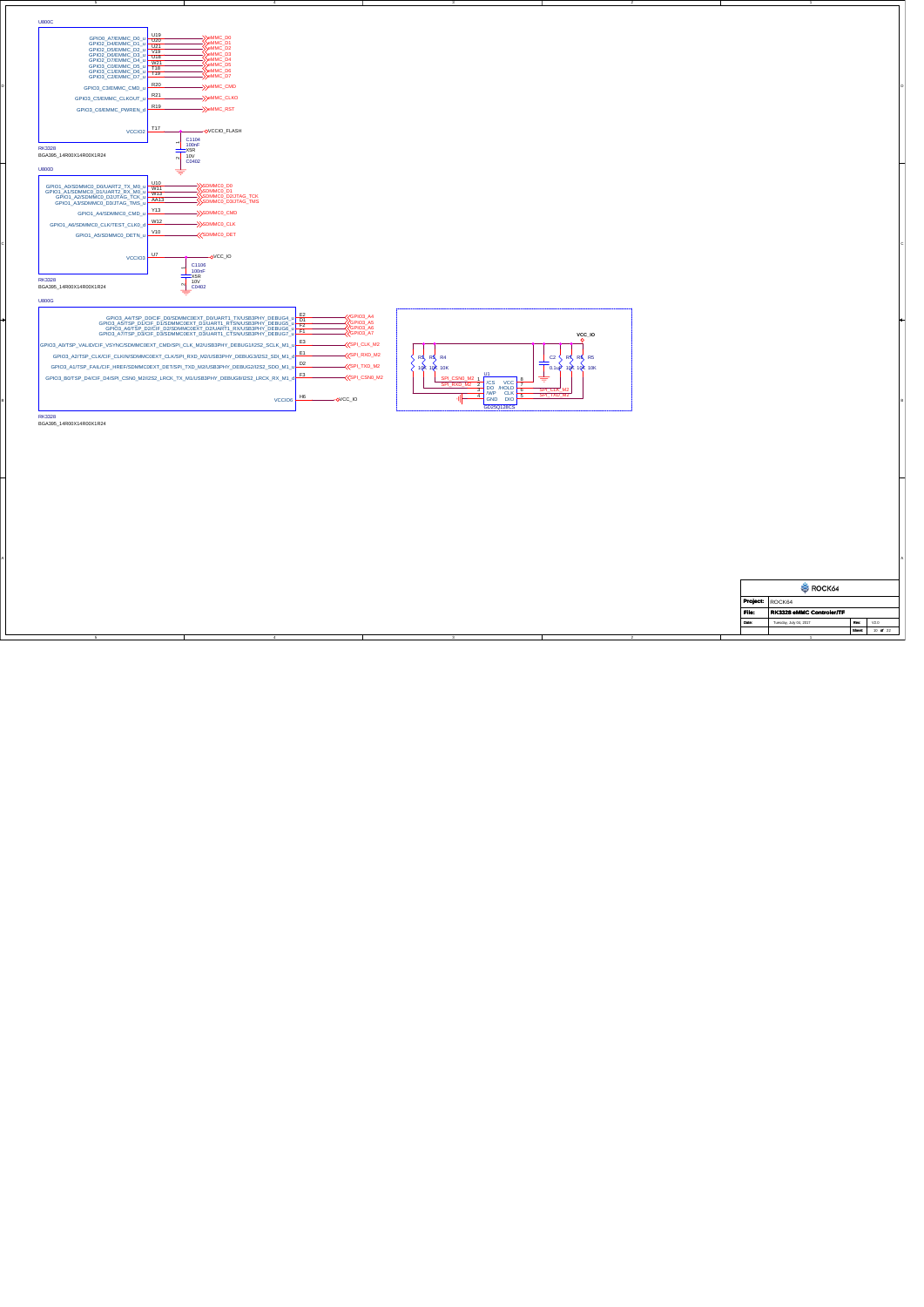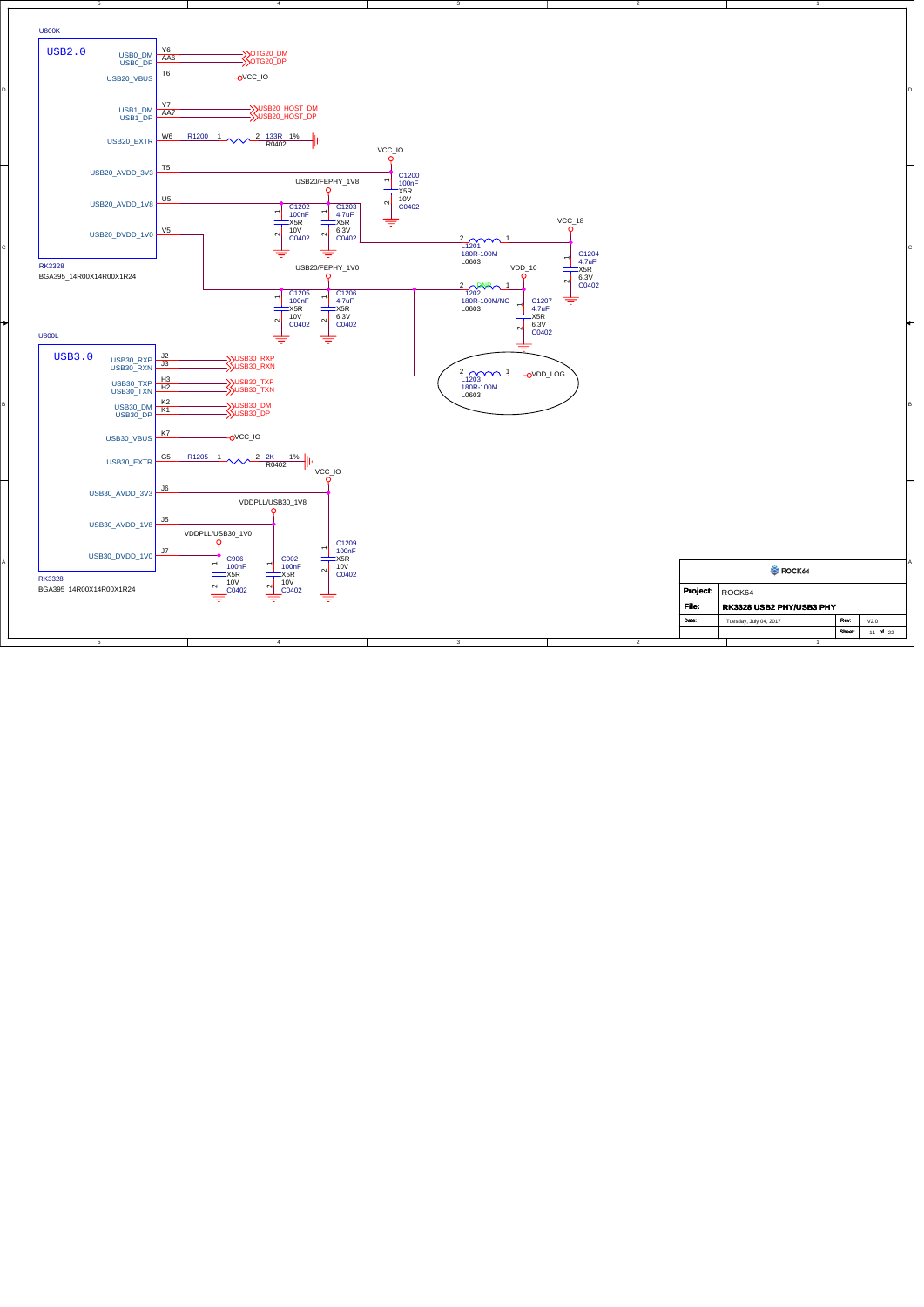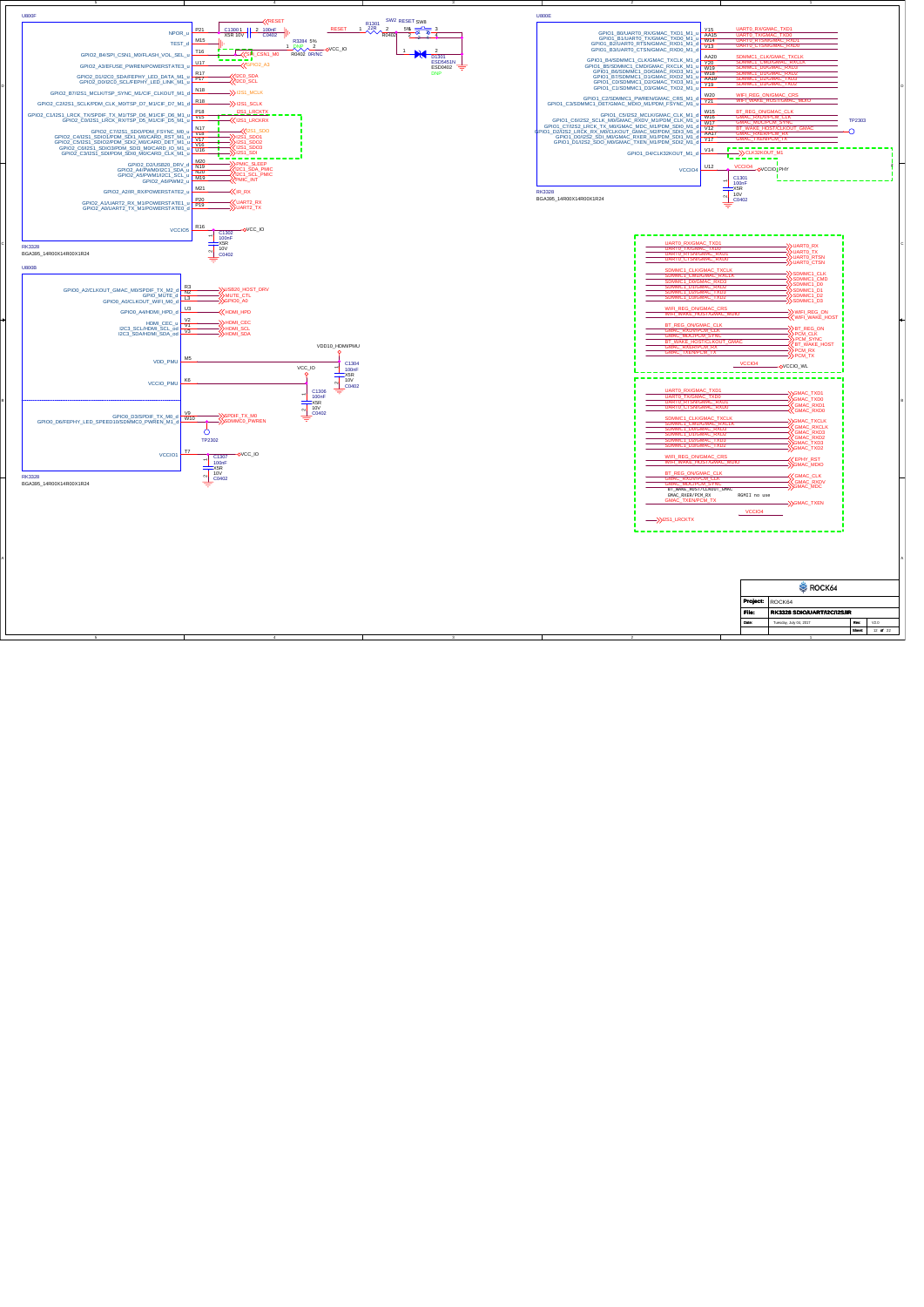

3

3

2

2

5

4

4

5

| "ile. | RK3328 HDMI PHY        |               |                  |
|-------|------------------------|---------------|------------------|
| Date: | Tuesday, July 04, 2017 | Rev:          | V2.0             |
|       |                        | <b>Sheet:</b> | 22<br>- of<br>13 |

1

1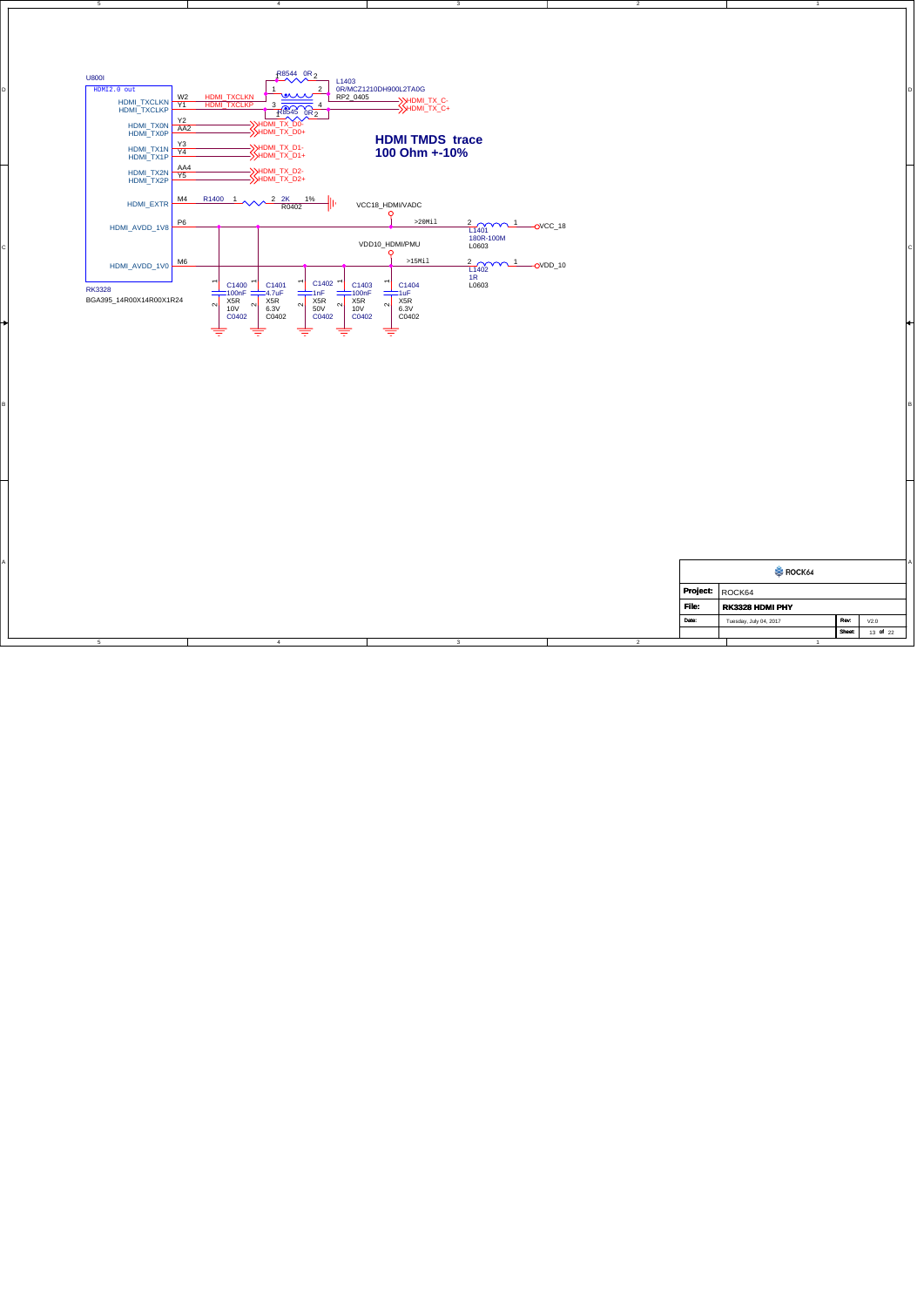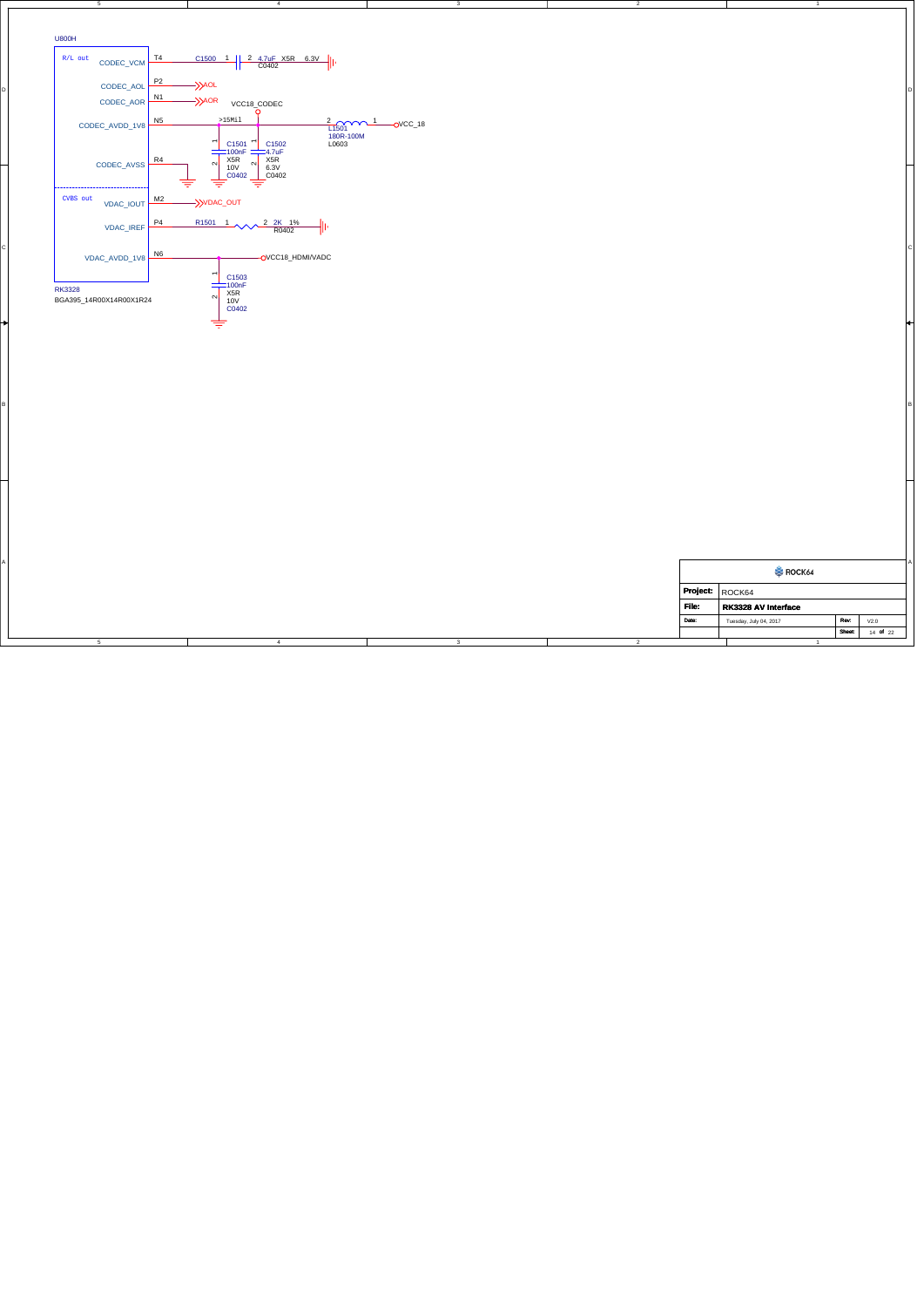

3

2

4

5

|        |                        |               |          | Α |  |
|--------|------------------------|---------------|----------|---|--|
| ROCK64 |                        |               |          |   |  |
|        | Project: ROCK64        |               |          |   |  |
| File:  | RK3328 FEPHY           |               |          |   |  |
| Date:  | Tuesday, July 04, 2017 | Rev:          | V2.0     |   |  |
|        |                        | <b>Sheet:</b> | 15 of 22 |   |  |
|        |                        |               |          |   |  |

1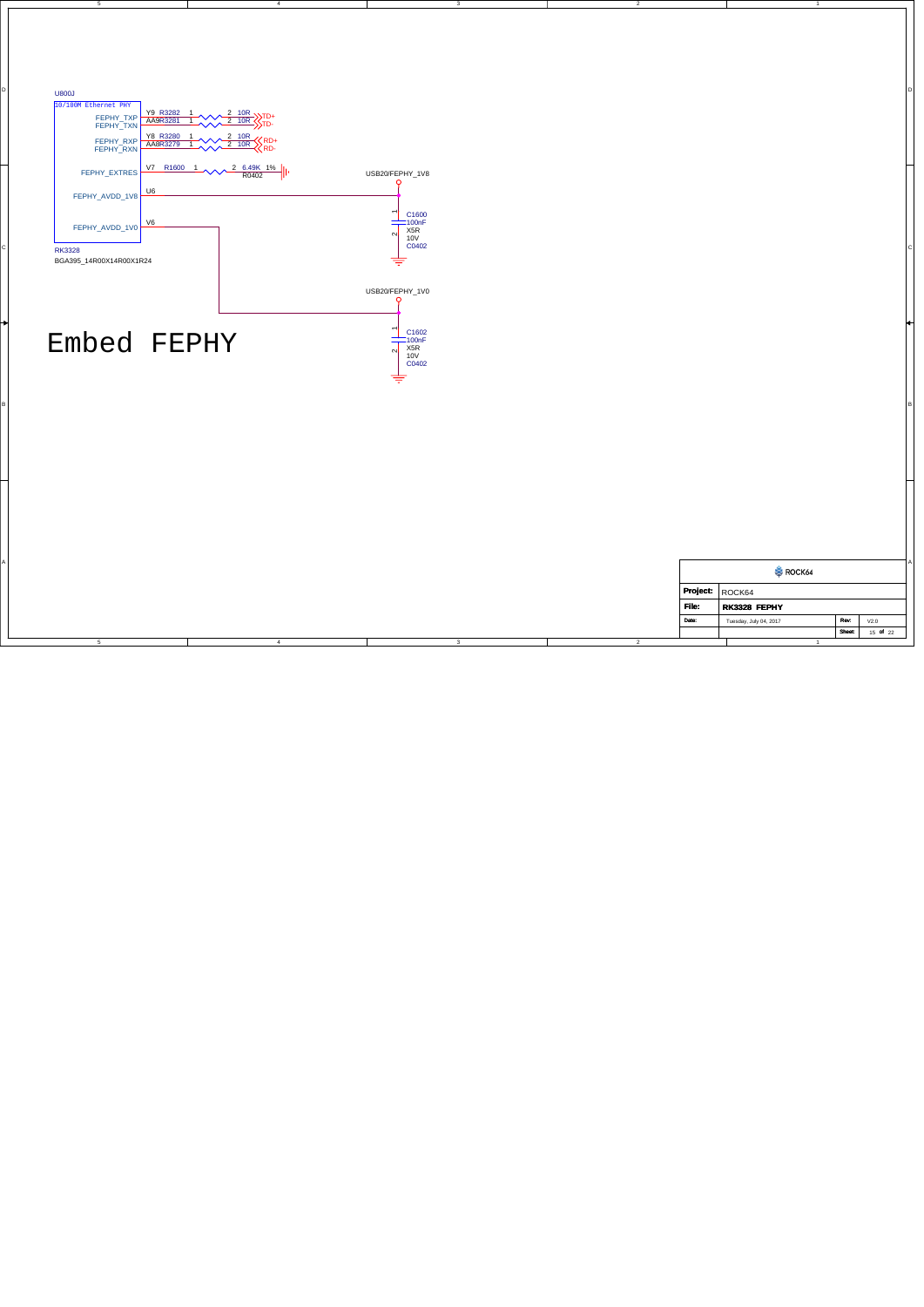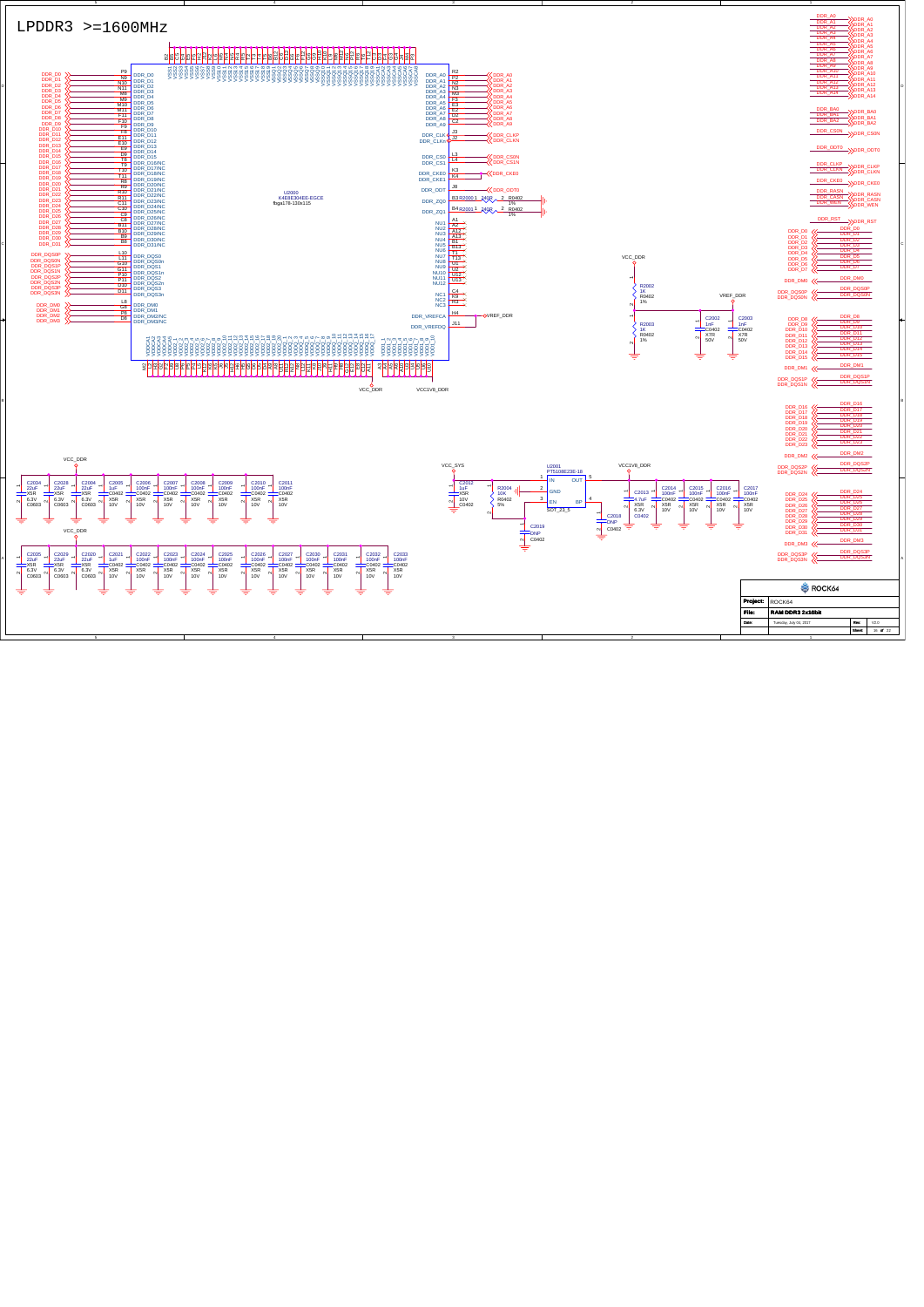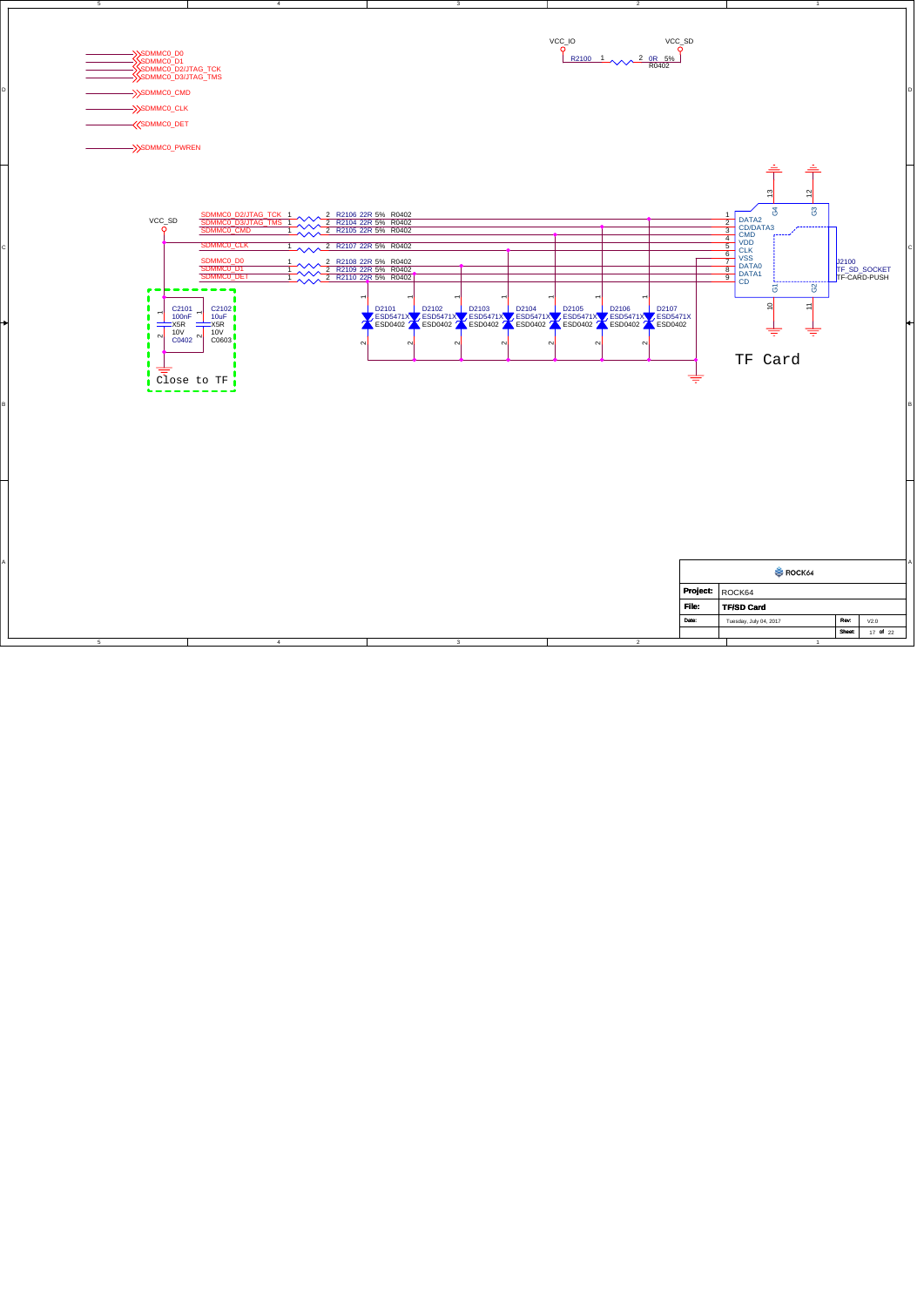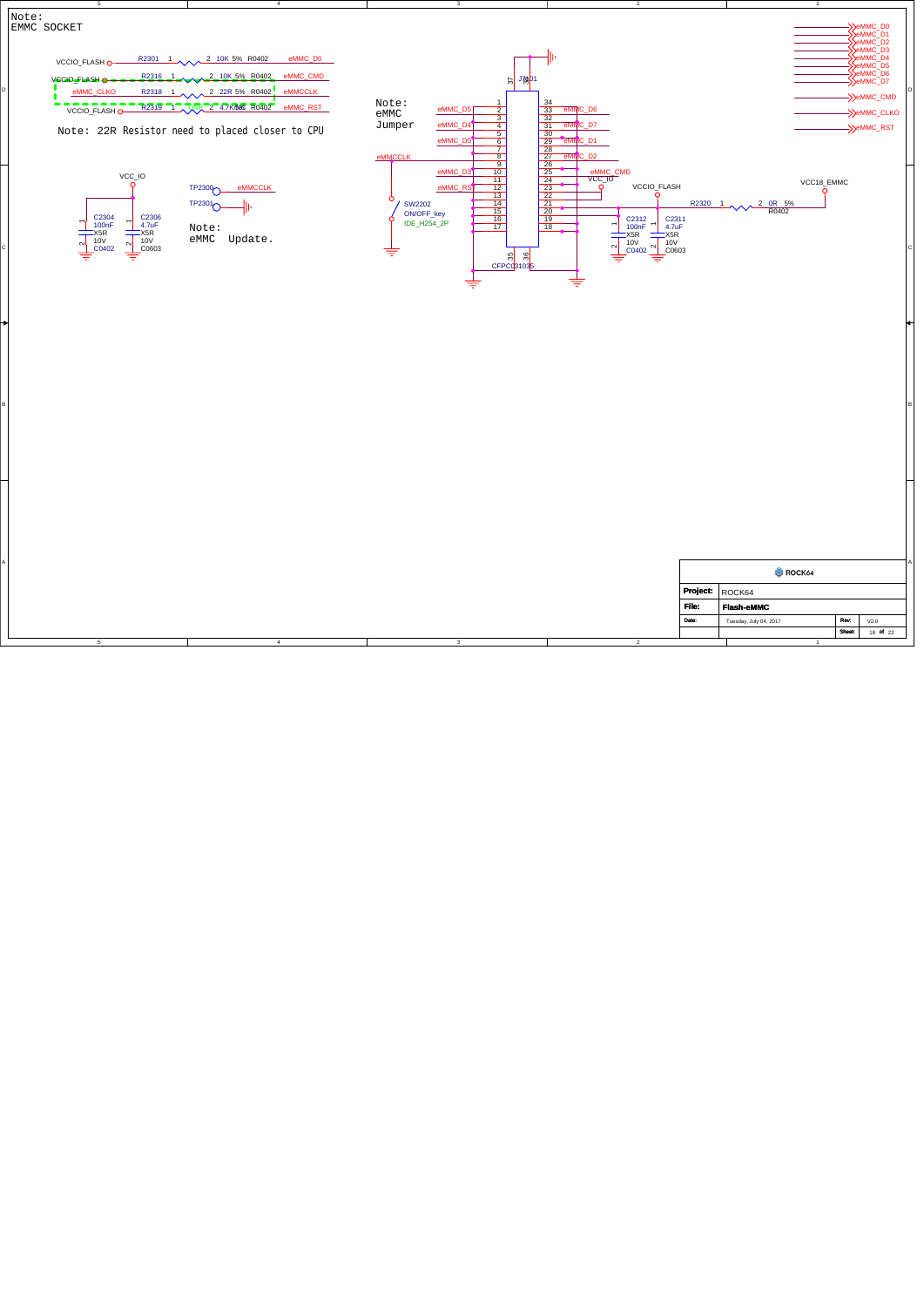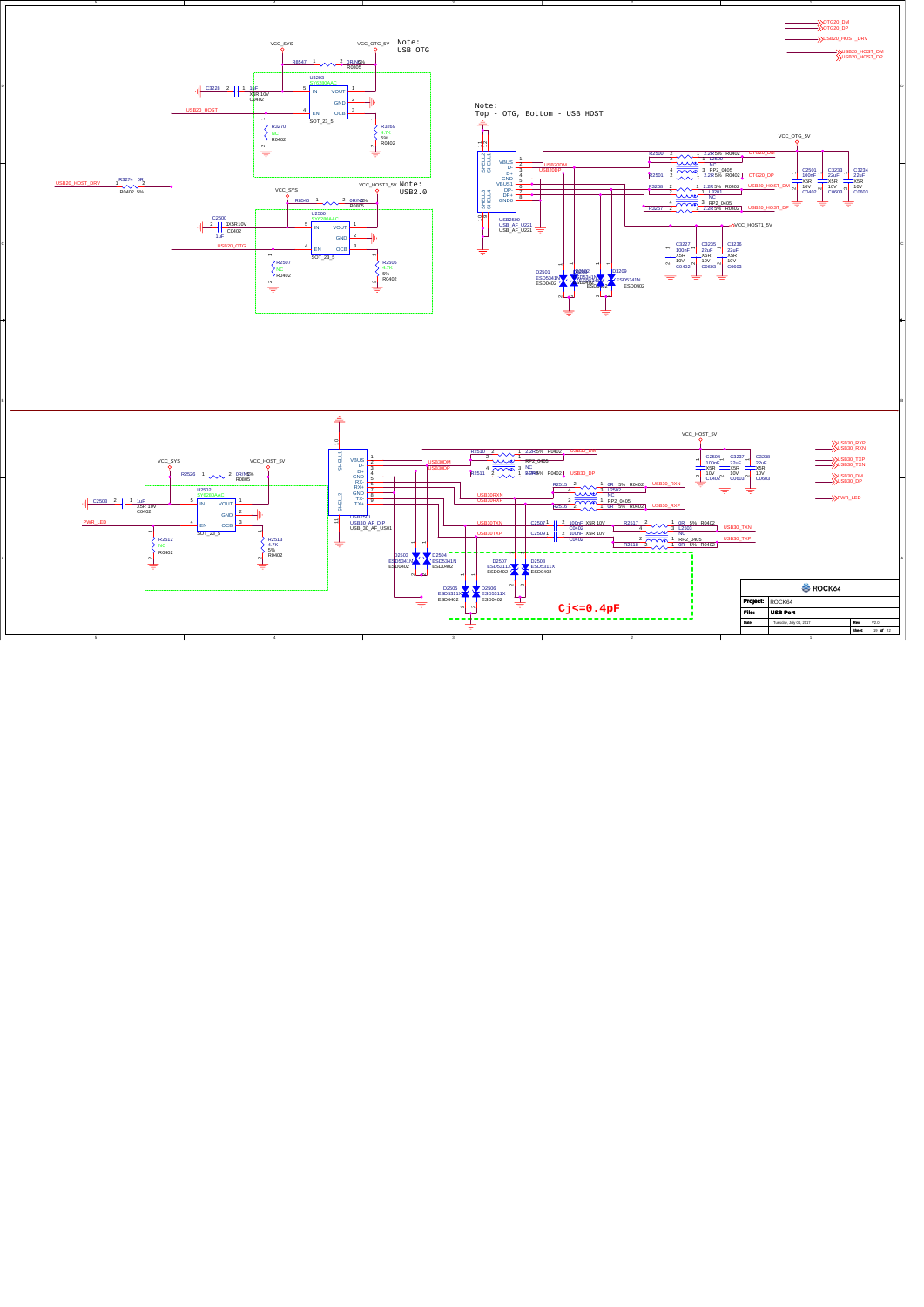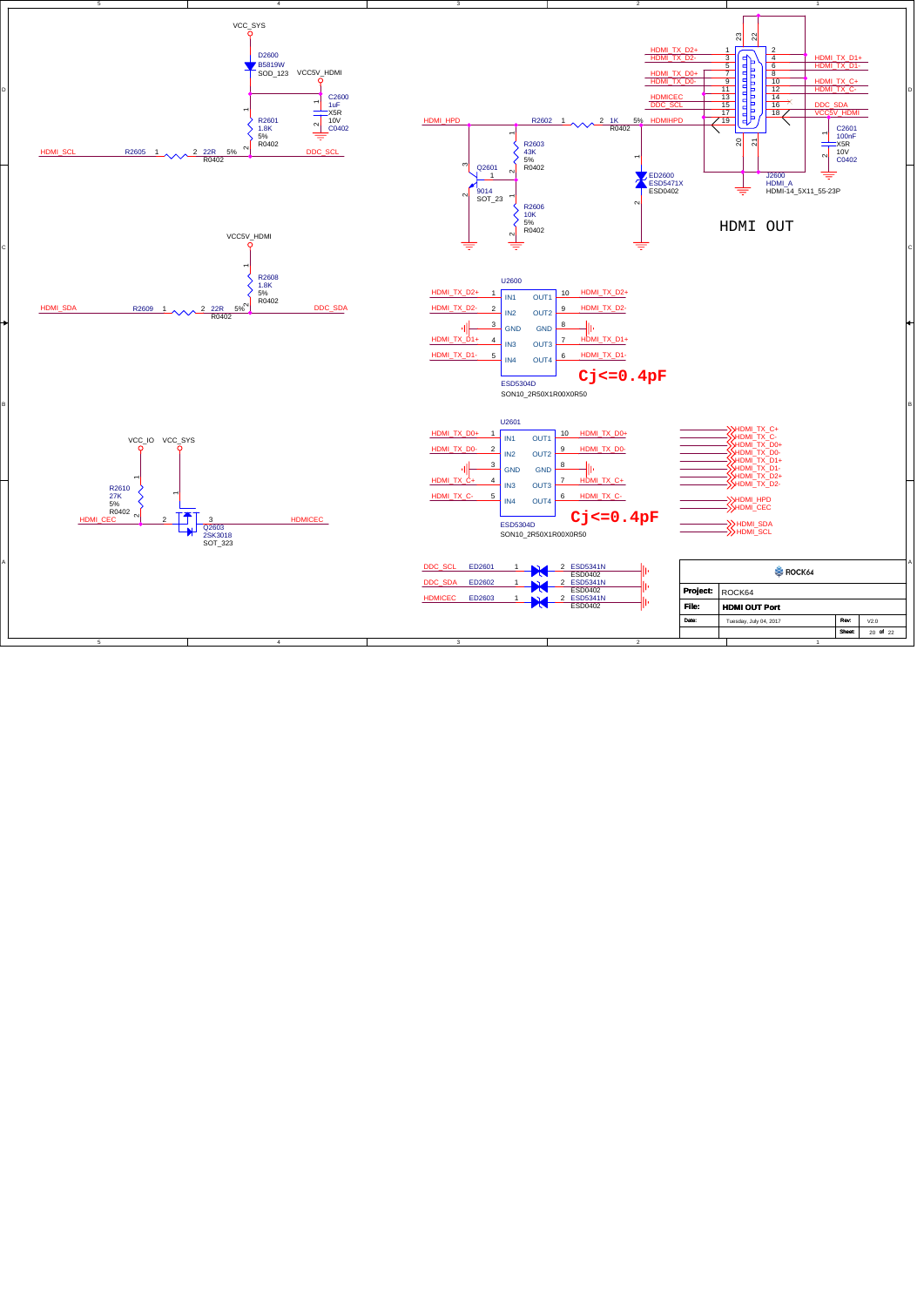